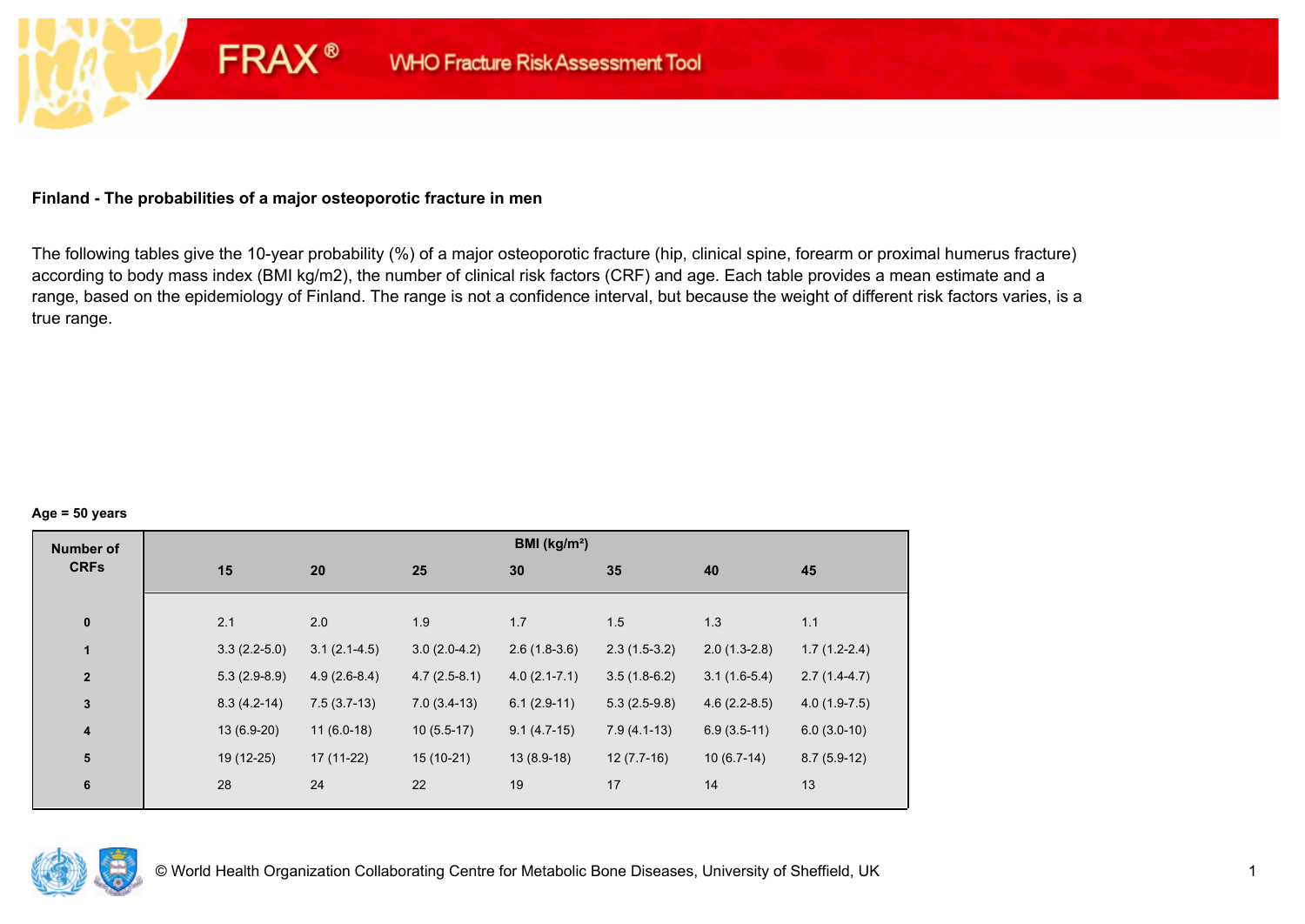# **Age = 55 years**

**FRAX®** 

| <b>Number of</b> |    |                |                |                | BMI ( $kg/m2$ ) |                |                |                |
|------------------|----|----------------|----------------|----------------|-----------------|----------------|----------------|----------------|
| <b>CRFs</b>      |    | 15             | 20             | 25             | 30              | 35             | 40             | 45             |
|                  |    |                |                |                |                 |                |                |                |
| $\bf{0}$         |    | 2.5            | 2.3            | 2.2            | 1.9             | 1.7            | 1.5            | 1.3            |
| $\mathbf{1}$     |    | $3.9(2.7-5.8)$ | $3.6(2.5-5.1)$ | $3.5(2.3-4.7)$ | $3.0(2.0-4.1)$  | $2.6(1.7-3.5)$ | $2.3(1.5-3.1)$ | $2.0(1.3-2.7)$ |
| $\mathbf{2}$     |    | $6.2(3.5-10)$  | $5.6(3.1-9.3)$ | $5.3(2.9-9.0)$ | $4.6(2.5-7.8)$  | $4.0(2.1-6.8)$ | $3.4(1.8-6.0)$ | $3.0(1.6-5.2)$ |
| $\mathbf 3$      |    | $9.6(5.2-16)$  | $8.6(4.4-15)$  | $8.0(4.0-14)$  | $6.9(3.4-12)$   | $6.0(2.9-11)$  | $5.2(2.5-9.3)$ | $4.5(2.2-8.1)$ |
| $\boldsymbol{4}$ |    | $15(8.6-22)$   | $13(7.3-20)$   | $12(6.5-19)$   | $10(5.6-17)$    | $8.8(4.7-14)$  | $7.6(4.1-13)$  | $6.6(3.5-11)$  |
| ${\bf 5}$        |    | 22 (14-28)     | 19 (13-25)     | 17 (12-23)     | $15(10-20)$     | $13(8.8-17)$   | $11(7.6-15)$   | $9.6(6.6-13)$  |
| 6                | 31 |                | 27             | 25             | 21              | 18             | 16             | 14             |
|                  |    |                |                |                |                 |                |                |                |

## **Age = 60 years**

| <b>Number of</b><br><b>CRFs</b> |                |                |                | BMI ( $kg/m2$ ) |                |                |                |
|---------------------------------|----------------|----------------|----------------|-----------------|----------------|----------------|----------------|
|                                 | 15             | 20             | 25             | 30              | 35             | 40             | 45             |
|                                 |                |                |                |                 |                |                |                |
| $\bf{0}$                        | 2.7            | 2.5            | 2.4            | 2.1             | 1.8            | 1.5            | 1.3            |
| $\mathbf{1}$                    | $4.3(3.0-6.2)$ | $3.9(2.7-5.4)$ | $3.7(2.5-5.0)$ | $3.2(2.2-4.3)$  | $2.7(1.8-3.7)$ | $2.3(1.6-3.1)$ | $2.0(1.4-2.7)$ |
| $\overline{2}$                  | $6.7(4.0-10)$  | $6.0(3.5-9.6)$ | $5.6(3.1-9.3)$ | $4.8(2.7-8.0)$  | $4.1(2.3-7.0)$ | $3.6(1.9-6.0)$ | $3.1(1.7-5.2)$ |
| $\mathbf{3}$                    | $10(6.1-16)$   | $9.1(5.1-15)$  | $8.4(4.5-14)$  | $7.2(3.8-12)$   | $6.2(3.2-11)$  | $5.3(2.7-9.3)$ | $4.6(2.3-8.0)$ |
| $\boldsymbol{4}$                | $15(9.7-22)$   | $14(8.3-21)$   | $12(7.3-19)$   | $11(6.1-17)$    | $9.1(5.1-15)$  | $7.8(4.3-13)$  | $6.7(3.7-11)$  |
| 5                               | 22 (15-29)     | $20(13-26)$    | 18 (13-24)     | $15(11-21)$     | $13(9.2-18)$   | $11(7.9-15)$   | $9.7(6.7-13)$  |
| 6                               | 32             | 28             | 26             | 22              | 19             | 16             | 14             |
|                                 |                |                |                |                 |                |                |                |

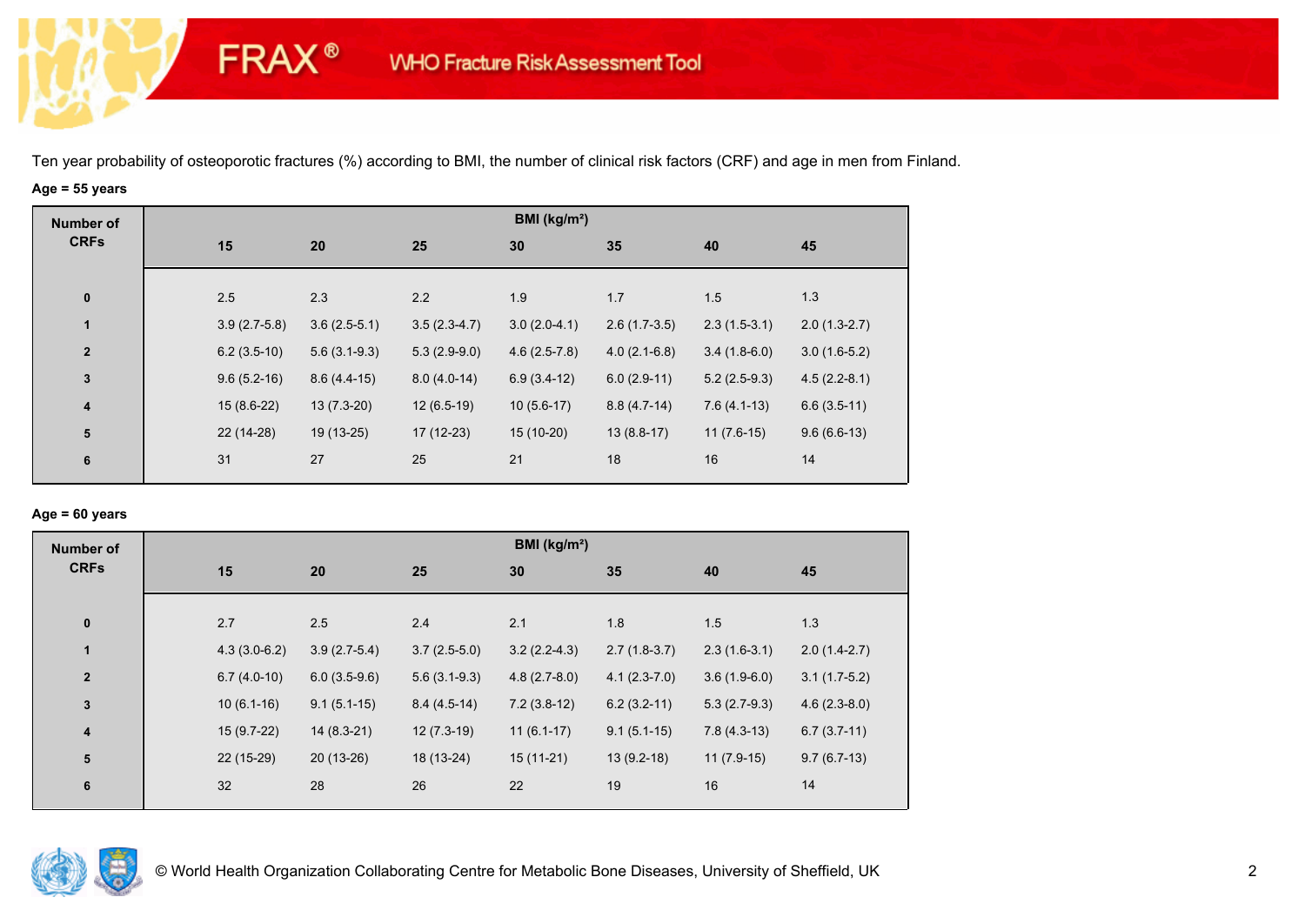# **Age = 65 years**

**FRAX®** 

| Number of    |                |                |                | BMI (kg/m <sup>2</sup> ) |                |                |                |
|--------------|----------------|----------------|----------------|--------------------------|----------------|----------------|----------------|
| <b>CRFs</b>  | 15             | 20             | 25             | 30                       | 35             | 40             | 45             |
| $\bf{0}$     | 3.5            | 3.2            | 3.1            | 2.6                      | 2.2            | 1.9            | 1.6            |
| 1            | $5.5(3.9-7.5)$ | $5.0(3.5-6.7)$ | $4.7(3.3-6.2)$ | $4.0(2.7-5.3)$           | $3.4(2.3-4.5)$ | $2.9(2.0-3.8)$ | $2.5(1.7-3.3)$ |
| $\mathbf{2}$ | $8.3(5.3-12)$  | $7.6(4.6-12)$  | $7.1(4.1-11)$  | $6.0(3.5-9.7)$           | $5.1(2.9-8.3)$ | $4.3(2.5-7.2)$ | $3.7(2.1-6.2)$ |
| $\mathbf 3$  | $12(8.0-18)$   | $11(7.0-17)$   | $10(6.0-17)$   | $8.9(5.0-15)$            | $7.5(4.2-12)$  | $6.4(3.5-11)$  | $5.4(3.0-9.2)$ |
| 4            | 18 (12-25)     | 16 (11-24)     | $15(9.6-23)$   | 13 (7.9-20)              | $11(6.6-17)$   | $9.3(5.5-15)$  | $7.9(4.6-13)$  |
| ${\bf 5}$    | 25 (18-32)     | 23 (17-30)     | 22 (16-28)     | 18 (13-24)               | $16(11-21)$    | $13(9.5-18)$   | $11(8.0-15)$   |
| 6            | 34             | 32             | 30             | 26                       | 22             | 18             | 16             |

## **Age = 70 years**

| <b>Number of</b> |                |                |                | BMI ( $kg/m2$ ) |                |                  |                |  |
|------------------|----------------|----------------|----------------|-----------------|----------------|------------------|----------------|--|
| <b>CRFs</b>      | 15             | 20             | 25             | 30              | 35             | 40               | 45             |  |
|                  |                |                |                |                 |                |                  |                |  |
| $\bf{0}$         | 4.7            | 4.3            | 3.9            | 3.3             | 2.8            | 2.4              | 2.0            |  |
| $\mathbf{1}$     | $7.2(5.1-9.2)$ | $6.5(4.6-8.3)$ | $5.9(4.2-7.6)$ | $4.9(3.5-6.4)$  | $4.1(2.9-5.4)$ | $3.4(2.4-4.5)$   | $2.9(2.0-3.8)$ |  |
| $\overline{2}$   | $11(7.2-16)$   | $9.8(6.3-14)$  | $8.7(5.5-13)$  | $7.3(4.6-11)$   | $6.0(3.8-8.8)$ | $5.0(3.1 - 7.4)$ | $4.2(2.6-6.2)$ |  |
| $\mathbf{3}$     | 17 (10-25)     | $15(9.4-21)$   | $13(8.3-19)$   | $11(6.8-16)$    | $8.9(5.6-13)$  | $7.4(4.6-11)$    | $6.1(3.8-9.3)$ |  |
| 4                | 24 (16-33)     | $22(14-30)$    | 19 (13-27)     | 16 (10-23)      | $13(8.6-19)$   | $11(7.0-16)$     | $8.9(5.7-13)$  |  |
| 5                | $34(28-42)$    | $31(25-39)$    | 27 (22-35)     | 23 (18-29)      | 19 (15-25)     | $16(12-21)$      | $13(9.9-17)$   |  |
| 6                | 45             | 42             | 38             | 32              | 27             | 22               | 19             |  |
|                  |                |                |                |                 |                |                  |                |  |

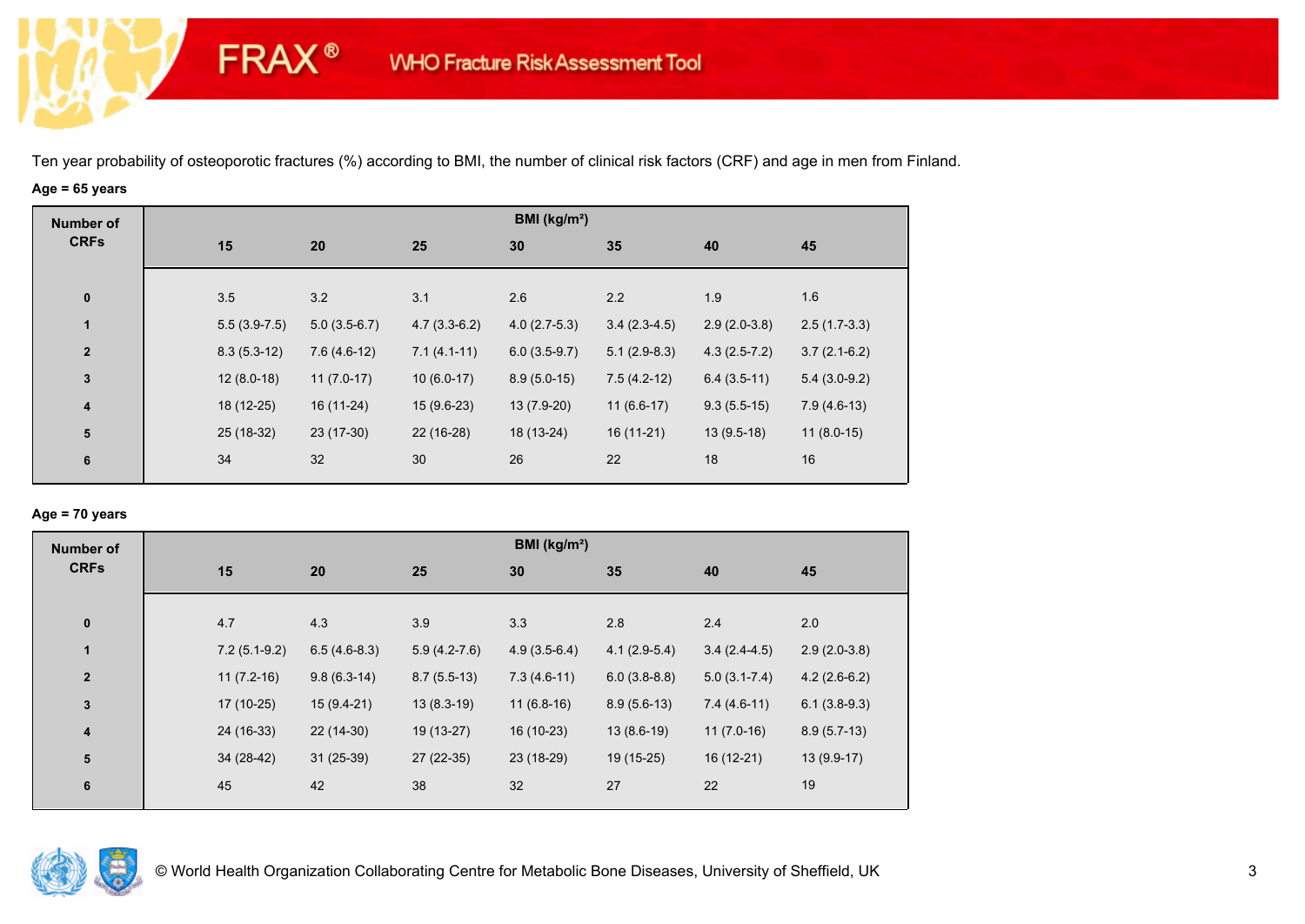# **Age = 75 years**

**FRAX®** 

| <b>Number of</b>        |               |               |               | BMI (kg/m <sup>2</sup> ) |                |                |                  |
|-------------------------|---------------|---------------|---------------|--------------------------|----------------|----------------|------------------|
| <b>CRFs</b>             | 15            | 20            | 25            | 30                       | 35             | 40             | 45               |
|                         |               |               |               |                          |                |                |                  |
| $\bf{0}$                | 6.0           | 5.4           | 4.9           | 4.0                      | 3.3            | 2.7            | 2.3              |
| 1                       | $9.8(6.6-15)$ | $8.6(5.9-13)$ | $7.5(5.3-10)$ | $6.1(4.3-8.1)$           | $5.0(3.5-6.5)$ | $4.1(2.9-5.2)$ | $3.4(2.3-4.2)$   |
| $\overline{2}$          | $16(9.3-25)$  | $14(8.2-21)$  | $12(7.2-17)$  | $9.5(5.8-14)$            | $7.7(4.7-11)$  | $6.2(3.8-9.2)$ | $5.1(3.1 - 7.5)$ |
| $\mathbf{3}$            | 24 (13-37)    | $21(12-32)$   | 18 (11-26)    | $15(8.6-22)$             | $12(6.9-18)$   | $9.5(5.5-14)$  | $7.7(4.5-12)$    |
| $\overline{\mathbf{4}}$ | 34 (20-46)    | $31(18-42)$   | 27 (16-38)    | 22 (13-32)               | 18 (11-26)     | $14(8.5-21)$   | $12(6.8-17)$     |
| 5                       | 46 (32-56)    | 42 (29-52)    | 38 (27-48)    | $32(22-41)$              | 26 (18-34)     | 22 (15-28)     | 17 (12-23)       |
| 6                       | 59            | 55            | 51            | 44                       | 38             | 31             | 26               |
|                         |               |               |               |                          |                |                |                  |

## **Age = 80 years**

| <b>Number of</b><br><b>CRFs</b> |              |              |               | BMI ( $kg/m2$ ) |                |                |                |
|---------------------------------|--------------|--------------|---------------|-----------------|----------------|----------------|----------------|
|                                 | 15           | 20           | 25            | 30              | 35             | 40             | 45             |
|                                 |              |              |               |                 |                |                |                |
| $\bf{0}$                        | 7.2          | 6.5          | 6.1           | 4.9             | 4.0            | 3.3            | 2.7            |
| $\mathbf{1}$                    | $12(8.0-19)$ | $10(7.1-16)$ | $9.3(6.5-13)$ | $7.5(5.2-11)$   | $6.1(4.2-8.5)$ | $4.9(3.4-6.7)$ | $3.9(2.7-5.3)$ |
| $\overline{2}$                  | 18 (11-29)   | 16 (10-25)   | 14 (8.9-21)   | $11(7.1-17)$    | $9.2(5.7-13)$  | $7.4(4.5-11)$  | $5.9(3.6-8.5)$ |
| $\mathbf{3}$                    | 27 (16-39)   | 24 (14-35)   | $21(13-30)$   | $17(10-25)$     | $14(8.1-20)$   | $11(6.4-16)$   | $8.8(5.1-13)$  |
| 4                               | 38 (23-49)   | $34(21-45)$  | $30(19-41)$   | 25 (16-34)      | $20(13-28)$    | 16 (10-23)     | $13(7.9-19)$   |
| 5                               | $50(34-58)$  | 45 (31-54)   | 41 (28-50)    | $35(23-43)$     | 29 (19-37)     | 24 (15-31)     | 19 (12-25)     |
| $6\phantom{1}6$                 | 61           | 58           | 54            | 47              | 40             | 33             | 27             |
|                                 |              |              |               |                 |                |                |                |